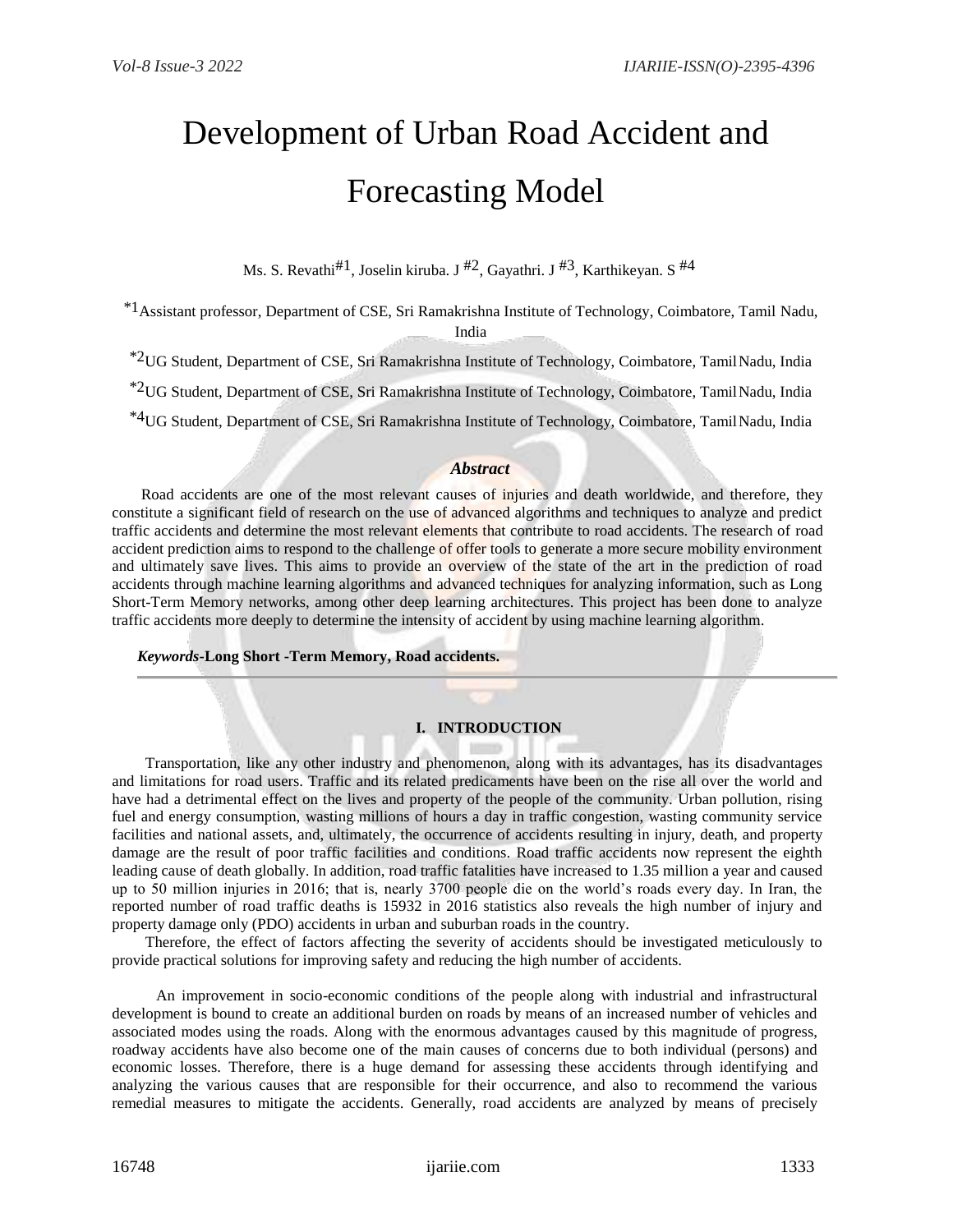defining the event involving damage to the property and/or injury to the road users, which are recorded first-hand by the police and/or emergency services. Accidents are rarely caused by a single factor. Usually, the interaction of the diverse set of factors such as roadway design parameters, road user behavior, environmental conditions, etc., cause accidents; however, one factor can be more responsible than the rest, and can easily be identified

#### **II. PROPOSED SYSTEM**

Our proposed model is a prediction of road accidents using accident data records which can help to understand the characteristics of many features like latitude, longitude, roadway conditions, light condition, weather conditions, road side and so on.

Machine learning will help to train the model. Model is trained by using LSTM, after training it helps to predict the severity. It can be illustrated using graphical representation. The model is performed to identify statistically significant factors which can be able to predict the probabilities of crashes and injury that can be used to perform a risk factor and reduce it.

#### **III. METHODLOGY**

A. Normalization

The raw data are processed using min-max normalization to eliminate dimensional differences. A linear transformation of the original data causes the result to fall into the [0, 1] interval, and the conversion formula is as follows:

# $X = \frac{x - \min}{\max - \min},$

where max represents the maximum value of the feature in the sample data and min represents the minimum value of the feature in the sample data; *x* represents raw data, and *X* represents normalized data.

B. LSTM

LSTM is one kind of RNN. It is a powerful deep learning method for time series data since its unique design (Hochreiter & Schmid Huber, 1997). RNN suffers from the problem of vanishing gradients, which happens to learning of long data sequences (Aebel, 2018). LSTM can solve it by introducing the memory cell to determine when to forget certain information. A LSTM network is composed of the input layer, the hidden layers, and the output layer. The main characteristics of the LSTM are the memory cells in its hidden layers, which contain memory blocks rather than traditional neuron nodes (Olah, 2015). Each block has several selfconnected memory cells and three multiplicative units, input, output and forget gates. These gates provide continuous analogues of write, read and reset operations on the cells.

The LSTM neural network is capable of capturing time-dependent information and has an excellent effect on time series prediction, but it is insufficient in predicting inflection point data. The LSTM neural network is used to extract the features with time-dependent information. The structure of the LSTM model is shown in below figure.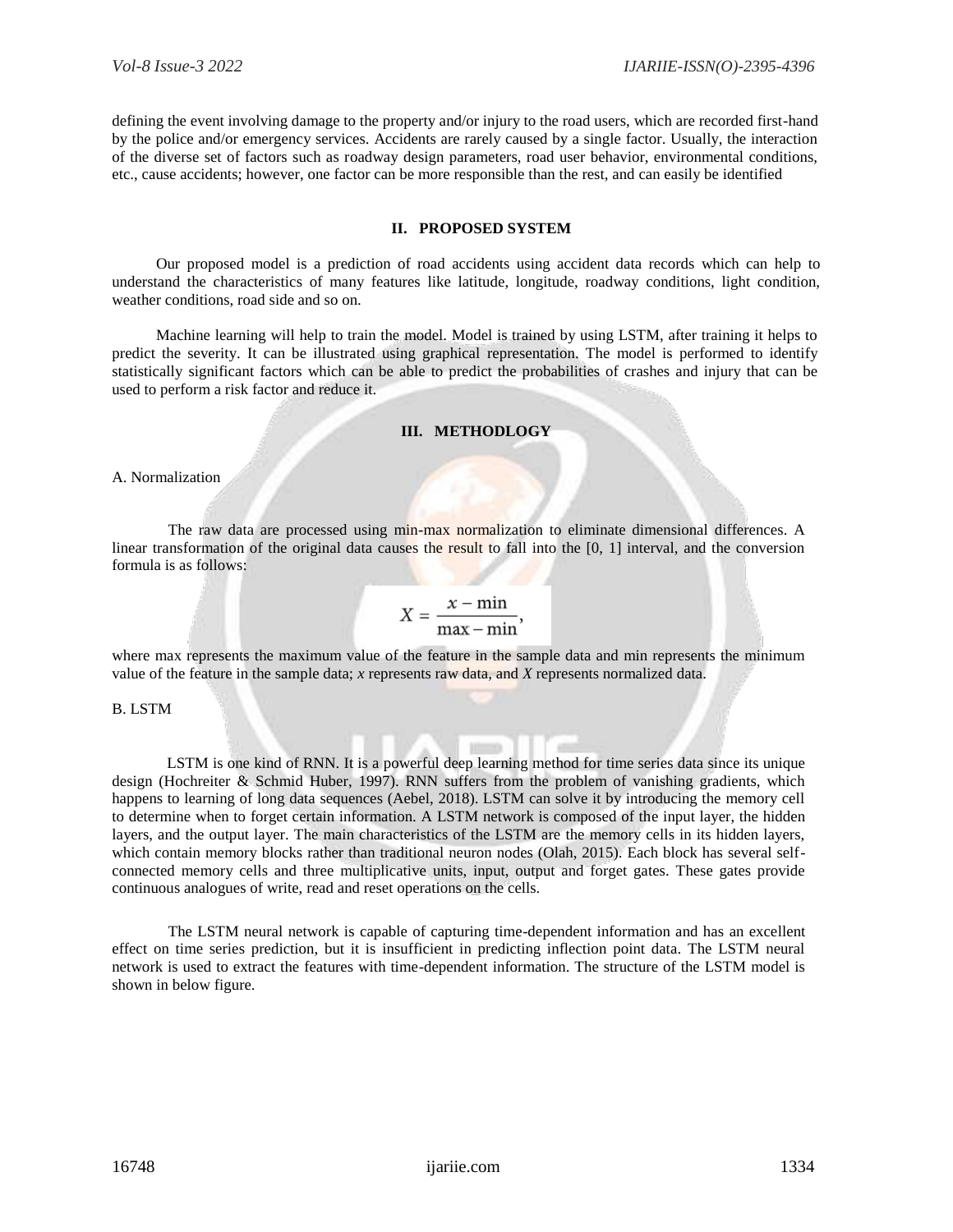

There is no clear theoretical guidance for determining the number of nodes in the hidden layer. In general, use the following formula to select the number of nodes:

$$
N=\sqrt{n+m}+a
$$

where *N* is the number of hidden nodes; *n* is the number of input nodes; *m* is the number of output nodes; and *a* can take a constant of 1 to 10.

In this project, there are 13 input nodes and 1 output node. According to formula, the number of hidden nodes is 5∼13. Try a different number of hidden layer nodes using 1 layer of LSTM and judge the degree of deviation according to the error rate and root mean square error, so as to select the number of hidden layer nodes.

The experimental results of the test set show that the LSTM model using 11 hidden nodes has the smallest RMSE value and the best prediction effect. The detailed error rate and root mean square error results of the test set.

Since there are only 19 records in this example, the model depth is too high, which will cause the data to be overfitting. The experiment uses 1∼5-layer models for comparison, and 11 hidden nodes are used for each layer. After training, the model performance is judged by calculating the root mean square logarithmic error and the decision coefficient of all records.

The smaller the RMSLE model, the better the fitting effect. The closer the R-square is to 1, the stronger the ability of the variable to interpret *y* and the model fits the data better.

### **IV CONCLUSION**

The proposed model on prediction of road accident in India is developed with Long Short-Term Memory algorithm. The datasets are trained by pandas which gives a good result with perfect accuracy. The data is trained and tested for the model to gain good accuracy. The other researchers have many problems in output, using the dataset, only some were able to get better accuracy. Wrong data are removed successfully from this model since the dataset used is collected from various other sources. The parameters which are used in the dataset is pre-processed well to get better accuracy of the result. After undergoing various training and testing, then the Graph will be displayed with the predictive accuracy, then the accuracy will be chosen and concluded.

#### **V REFERENCE**

[1] Dr. L. R. Kadiyali, "Traffic Engineering and Transport Planning", Khanna Publishers,7th Edition,